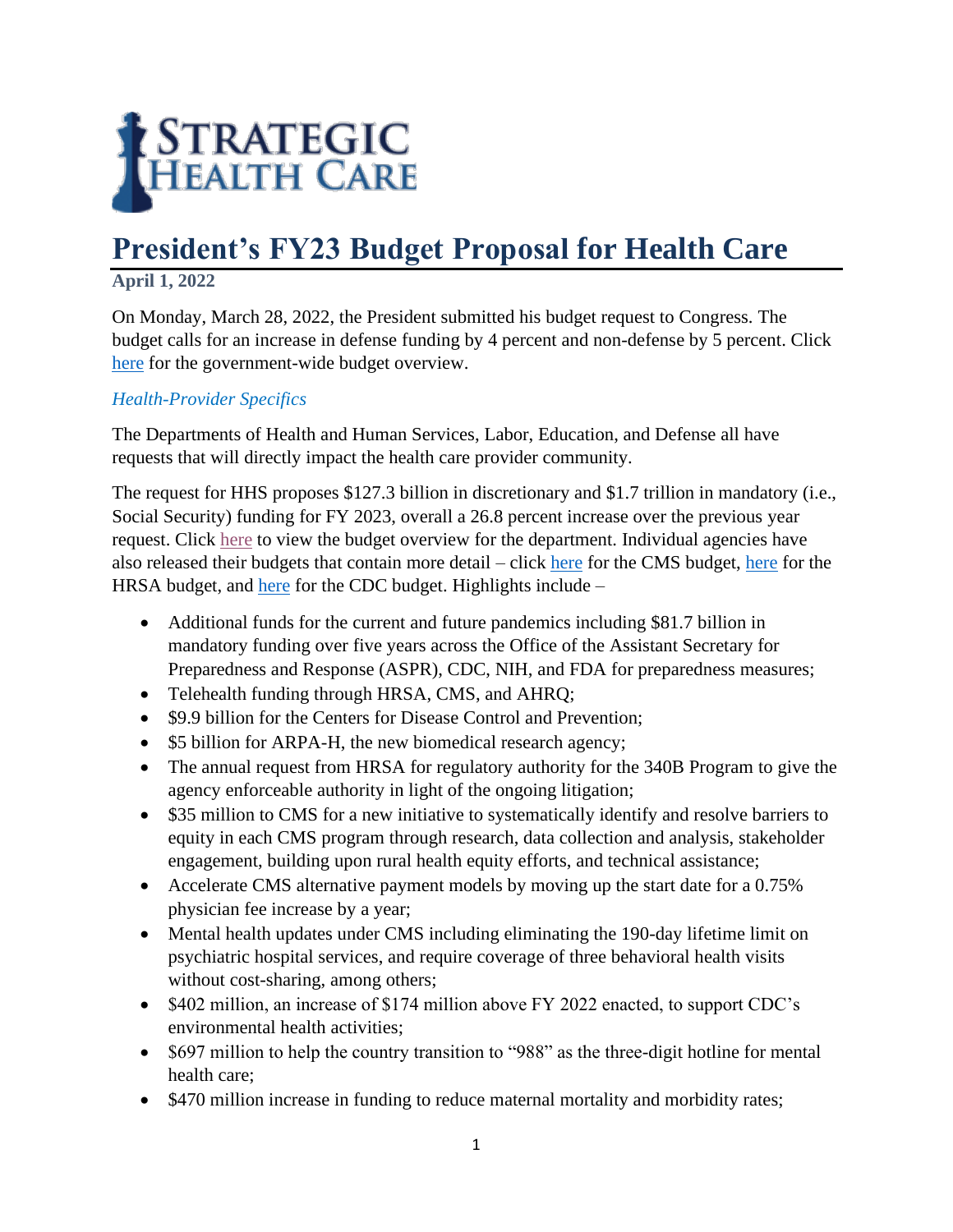- Nearly, \$500 million increase for CMS to inspect nursing homes.
- \$9.9 billion to modernize Public Health Systems and capacity, including resources to improve the immunization program, expand public health infrastructure in States and Territories, as well as modernizing public health data collection to improve capacity for forecasting and analyzing future outbreaks;
- Add Medicare coverage of services furnished by Community Health Workers within the scope of their license or certification under the Physician Fee Schedule for select, evidence-based preventive, chronic, and behavioral care management services, as well as certain social determinants of health evaluation and navigation services;
- Create a Vaccine for Adults programs that would provide uninsured adults with coverage at no cost to vaccines recommended by the Advisory Committee on Immunization practices; and
- Increase the amount of civil money penalties that can be imposed in a calendar year for HIPAA non-compliance and authorizes OCR to work with the U.S. Department of Justice to seek injunctive relief in federal court for HIPAA violations.

The request for the Department of Labor proposes \$14.6 billion in discretionary and \$61.2 billion in mandatory funding for FY 2023. Click [here](https://www.dol.gov/sites/dolgov/files/general/budget/2023/FY2023BIB.pdf) to view the budget overview for the department. Highlights in health include –

- A requirement for health plans to cover mental health benefits;
- \$275 million is requested, spread over a decade, to expand DOL's oversight of health plans' compliance with mental health and substance abuse treatment requirements;
- \$89 million for the Occupational Safety and Health Administration that includes an increase in inspectors nationwide; and
- New mandatory funding for Employee Benefits Security Administration and Office of Solicitor, to increase capacity for the agency to perform audits related to mental health and substance abuse (including investigating reimbursement rates as NonQuantitative Treatment Limitations) and take action against non-compliant actors.

The request for the Department of Education proposes \$88.3 billion in discretionary funding for FY 2023. Click [here](https://www2.ed.gov/about/overview/budget/budget23/summary/23summary.pdf) to view the budget overview for the department. Included in the budget request is a \$96 million for Promise Neighborhoods that funds support in distressed communities to improve outcomes for children, youth, and their families that includes grants for social, health, nutrition, and mental health services. The budget will also provide funding for increased mental and behavioral health services in schools.

The Administration requests \$813.3 billion for national defense, \$773.0 billion of which is for the Department of Defense. Click [here](https://comptroller.defense.gov/Budget-Materials/) for the DoD budget documents. The health related proposals include –